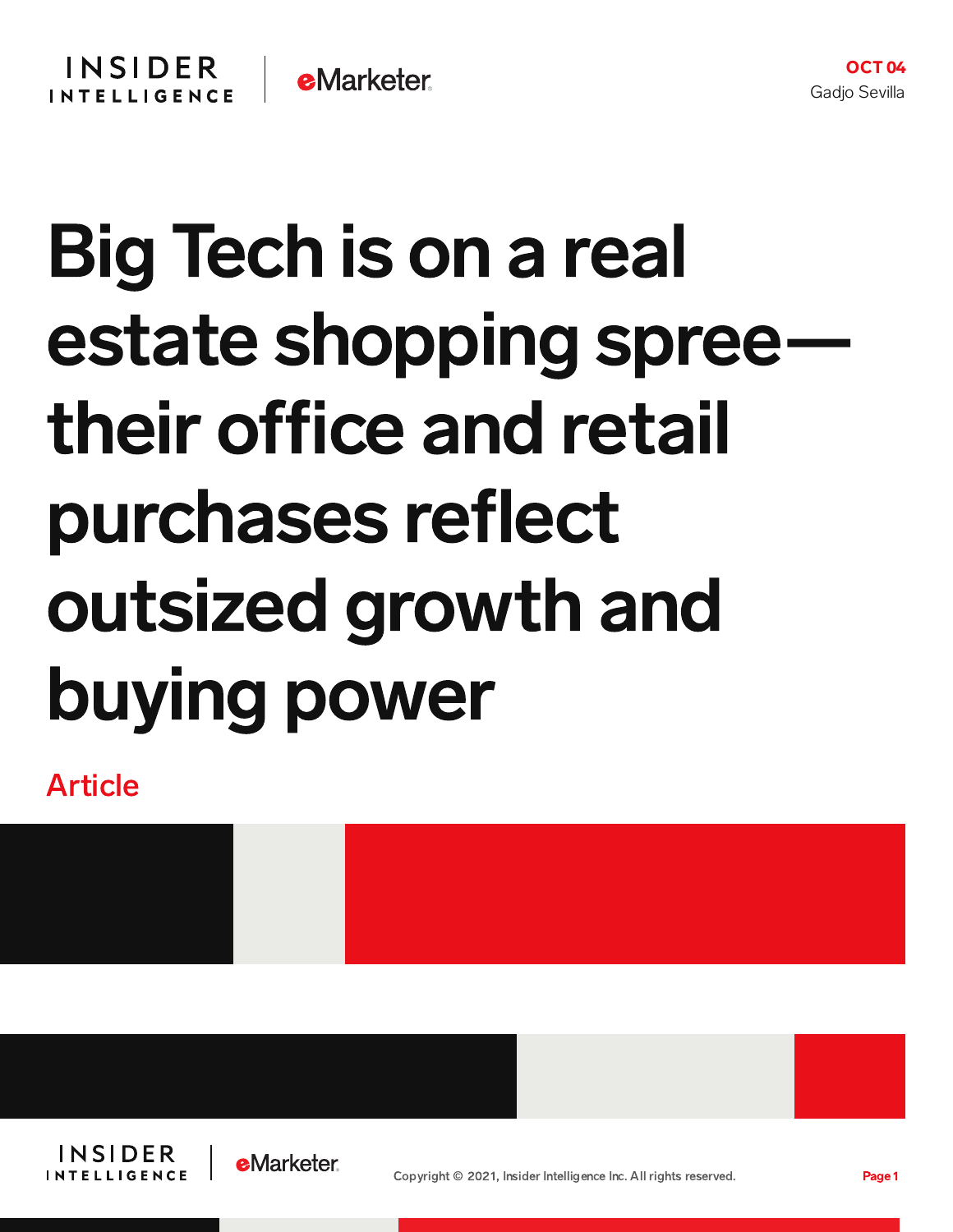The news: Big Tech is playing a high-stakes game of Monopoly by amassing office and retail property during the pandemic. Amazon, Facebook, and Google have been buying commercial real estate as investments and as a way to avoid expensive and complicated leases, per The Wall Street Journal. Collectively, the Big Three have amassed more than 8 million square feet of space in Manhattan alone.

Why it's worth watching: Real estate is a sensible investment for companies sitting on large cash reserves. Tech companies have found opportunities to acquire offices, data centers, warehouses, and retail spaces during the pandemic, when many commercial properties were underutilized. And interest rates are at all-time lows, so Big Tech companies with cash on hand are in a prime position to grab the best deals.

- Google purchased a \$2.1 billion Manhattan office building—the most expensive sale of a single US office since the start of the pandemic. Alphabet, Google's parent company, is one of the biggest real estate owners in the US, with \$49.7 billion worth of land and buildings as of 2020.
- <sup>-</sup> Amazon paid \$978 million for the Lord & Taylor department store in Manhattan, where it is opening a 630,000-square-foot office. The Everything Store also holds \$57.3 billion worth of land and buildings—most of them warehouses, Whole Foods supermarkets, and logistics and distribution hubs.
- And Facebook bought REI's \$368 million, 400,000-square-foot office campus in Bellevue, Washington, when it was left unoccupied due to the pandemic.

The bigger picture: The appetite for office space and real estate despite the pandemic is a manifestation of Big Tech's continuous growth and buying power. Plus, Big Tech companies that own their buildings can avoid expensive, cumbersome lease agreements, and many of these properties are also renovated or custom-built and will likely appreciate in value over time, per the WSJ.

The opportunity: Property investments could pay off after the pandemic passes—these companies will have no shortage of office and commercial space for their returning employees and can lease out surplus space to other companies.

**INSIDER** 

**INTELLIGENCE** 

**e**Marketer